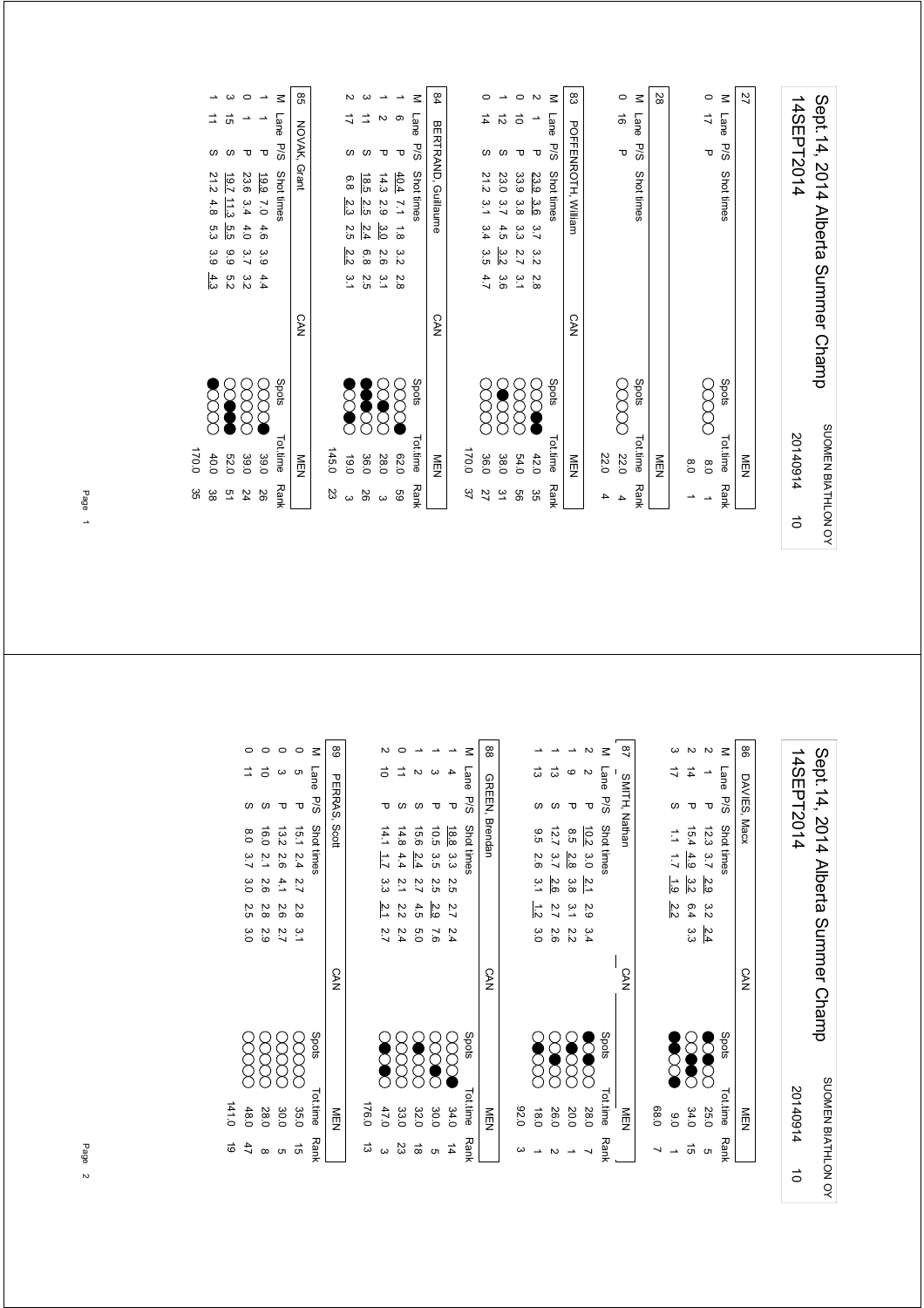| 14SEPT2014 | Sept. 14, 2014 Alberta Summer Champ |
|------------|-------------------------------------|
| 20140914   | SUOMEN BIATHLON OY                  |
| ਠੇ         |                                     |

|             | NEN      |               | <b>CAN</b> |               |               |     |                      |      | <b>NEUMANN, Matt</b> |          | 9T |
|-------------|----------|---------------|------------|---------------|---------------|-----|----------------------|------|----------------------|----------|----|
|             |          |               |            |               |               |     |                      |      |                      |          |    |
| $\vec{0}$   | 122.0    |               |            |               |               |     |                      |      |                      |          |    |
|             | 25.0     |               |            |               |               |     | 14.2 2.5 2.5 2.4 2.4 |      |                      | ಹೆ       |    |
|             | 27.0     |               |            | 22            | 2.1           |     | 17.1 2.3 2.2         |      |                      |          |    |
| ∞           | 32.0     | <b>Second</b> |            | $\frac{3}{5}$ | 2.6           | 2.8 | $-2.4$               | 15.4 |                      |          |    |
| Ωs          | 38.0     |               |            | $\frac{1}{6}$ | $\frac{1}{2}$ |     | $19.1$ 3.2 4.0       |      | ᠊ᠣ                   |          |    |
| <b>Rank</b> | Tot.time | Spots         |            |               |               |     | Shot times           |      |                      | Lane P/S | Μ  |
|             | MEN<br>N |               | <b>CAN</b> |               |               |     |                      |      | GOW, Scott           |          | 8  |
|             |          |               |            |               |               |     |                      |      |                      |          |    |

| 82               |       |                      |                  |                   |                  | $\leq$              | $\overline{6}$ |
|------------------|-------|----------------------|------------------|-------------------|------------------|---------------------|----------------|
|                  |       |                      |                  |                   | $\alpha$         | Lane P/S Shot times |                |
|                  |       |                      |                  |                   | τ                |                     |                |
| CAMPBELL, Carsen |       |                      |                  | 27.0              |                  |                     | NEUMANN, Matt  |
|                  |       |                      |                  |                   |                  |                     |                |
|                  |       | 21.0 4.8 4.5 3.8     | 21.8 4.6 3.9 4.5 | $4.3$ $4.1$ $3.3$ | 24.7 4.3 4.6 4.7 |                     |                |
|                  |       |                      |                  |                   |                  |                     |                |
|                  |       | 0.0                  | 4.3              | 4.5               | 5.4              |                     |                |
| <b>CAN</b>       |       |                      |                  |                   |                  |                     | <b>CAN</b>     |
|                  |       | $\sum_{\mathcal{C}}$ | $\gtrapprox$     | <b>SOC</b>        | <b>Second</b>    | Spots               |                |
| NEN<br>D         | 0.781 | 38.0                 | 38.0             | 47.0              | 64.0             | Tot.time Rank       | NEN            |
|                  | 42    | 32                   | $\approx$        | $\ddot{3}$        | 80               |                     |                |

|      | 131.0    |            |            |     |             |         |                     |    |        |
|------|----------|------------|------------|-----|-------------|---------|---------------------|----|--------|
|      | 28.0     | 8<br>8     |            |     | 3.64.7      | 4.0     | 0.84.4              |    |        |
| ದ    | 30.0     | <b>OOC</b> |            | 4.1 | .<br>ვ.     | 3.4     | 12.3322             |    |        |
| 14   | 33.0     | 8<br>8     |            |     | $4.0$ $4.3$ | 3.4     | 15.74.2             |    |        |
| 29   | 40.0     | E          |            |     | 3.5 3.9     | .<br>23 | 24.8 4.2            | ᠊ᠣ |        |
| Rank | Tot.time | Spots      |            |     |             |         | Lane P/S Shot times |    | $\leq$ |
|      | ≧□       |            | <b>CAN</b> |     |             |         | CAMPBELL, Carsen    |    | 82     |

|       |              |                     |             |                 |                         |               | යි                |
|-------|--------------|---------------------|-------------|-----------------|-------------------------|---------------|-------------------|
|       | $\vec{0}$    | $\vec{4}$           | ਨੇ          |                 |                         | Lane          |                   |
|       |              |                     |             |                 | τ                       | $\frac{1}{2}$ |                   |
|       |              | 15.4                | 20.1 9.0    | 17.4229         |                         | Shot times    | DUPUIS, Alexandre |
|       | 13.0 1.8 2.8 | .<br>ين             |             |                 |                         |               |                   |
|       |              | $\frac{1.9}{1.9}$ . | 10.4        | $\frac{2.9}{2}$ |                         |               |                   |
|       | 22           | ယ<br>ယ              | 11.3        | 10.8            |                         |               |                   |
|       | 22<br>22     | 2.9                 | م<br>ما     | $\sqrt{2.7}$    |                         |               |                   |
|       |              |                     |             |                 |                         |               | <b>CAN</b>        |
|       |              | <b>DOC</b>          | <b>SOUT</b> | <b>Section</b>  | $\sum\limits_{i=1}^{n}$ | Spots         |                   |
|       |              |                     |             |                 |                         |               |                   |
| 0.171 | 23.0         | 27.0                | <b>58.0</b> | 46.0            | 17.0                    | Tot.time Rank | MEN               |
| Z2    |              |                     | 9g          | 39              | $\omega$                |               |                   |

Sept.14, 2014 Alberta Summer Champ<br>14SEPT2014 Sept.14, 2014 Alberta Summer Champ 14SEPT2014 SUOMEN BIATHLON OY SUOMEN BIATHLON OY 201409145

| 94     |           |         | HUDEC, Matthew   |     |     |         | <b>CAN</b> |                | ≧⊡       |      |
|--------|-----------|---------|------------------|-----|-----|---------|------------|----------------|----------|------|
| $\leq$ | Lane      | s<br>Sd | Shot times       |     |     |         |            | Spots          | Tot.time | Rank |
|        | ನ         | τ       | 19.0 3.4 3.5 3.6 |     |     | .<br>ვ  |            | ECC            | 37.0     |      |
|        |           |         | 12.5 3.3         | 2.7 | 3.8 | ي<br>پا |            | 88             | 27.0     |      |
|        |           |         | 13.5 2.9         | 3.6 | 2.6 | 2.9     |            | <b>Second</b>  | 27.0     |      |
|        | $\vec{e}$ |         | 15.3 2.8 3.5     |     | 2.9 | 2.7     |            | <b>Section</b> | 28.0     |      |
|        |           |         |                  |     |     |         |            |                | 119.0    | c    |

|       |          |                   |         |              |            | 96                    |
|-------|----------|-------------------|---------|--------------|------------|-----------------------|
|       |          |                   | ದ       | C            | Lane       |                       |
|       |          |                   |         |              | P/S        | <b>HARDEN, Stuart</b> |
|       | 12.7     | 20.1              | 25.4    | 15.5 4.8 4.6 | Shot times |                       |
|       | 4.2      | $\frac{2.4}{2.4}$ | 4.23.36 |              |            |                       |
|       | .<br>ვ.ნ | ပ္ပ်              |         |              |            |                       |
|       | 4.0      | دن<br>دن          | 4.0     | 4.1 3.8      |            |                       |
|       | 2.6      | 2.6               | 4.2     |              |            |                       |
|       |          |                   |         |              |            | <b>CAN</b>            |
|       |          |                   |         |              |            |                       |
|       |          |                   |         |              |            |                       |
|       | g<br>8   | <b>SS</b>         | g       | ES           | Spots      |                       |
|       |          |                   |         |              |            |                       |
| 150.0 |          |                   |         |              | Tot.time   |                       |
|       | 29.0     | 34.0              | 42.0    | 45.0         |            | MEN                   |
| 25    |          | S                 | 28      | 92           | Rank       |                       |

| 86 |           |     | HANNA, Pearce |        |             |       |        | <b>CAN</b> |                         | M<br>四        |    |
|----|-----------|-----|---------------|--------|-------------|-------|--------|------------|-------------------------|---------------|----|
| z  | Lane      | S/d | Shot times    |        |             |       |        |            | spot <sub>s</sub>       | Tot.time Rank |    |
|    | $\vec{a}$ | ᠊ᠣ  |               |        |             |       |        |            | $\sum\limits_{i=1}^{n}$ | 13.0          |    |
|    | 4         |     | 19.5          | .<br>თ | 4.9         | 4.6   | ς<br>8 |            | 8<br>8                  | 42.0          | 28 |
|    |           |     | 20.6          | 5.7    | ري<br>ن     | 4.7   | თ<br>თ |            | 8<br>8                  | 46.0          | 42 |
|    | ਠੱ        |     | 17.4 3.4      |        | 32<br>22    | 3.322 |        |            | <b>SOC</b>              | 32.0          | ಠ  |
|    | G)        |     | 16.7 3.2      |        | 2.5 2.7 3.0 |       |        |            |                         | 28.0          |    |
|    |           |     |               |        |             |       |        |            |                         | 181.0         | 6  |
|    |           |     |               |        |             |       |        |            |                         |               |    |

|       |             |         |                         |                                         | z          | 97                    |
|-------|-------------|---------|-------------------------|-----------------------------------------|------------|-----------------------|
|       |             | ಪ       |                         | ದ                                       | Lane       |                       |
|       |             |         |                         | ᠊ᠣ                                      | -<br>Sa    |                       |
|       | 13.8 3.8    | 15.2    |                         | $\frac{19.2}{19.3} \frac{4.7}{3.5}$ 2.9 | Shot times | <b>STRUM, Matthew</b> |
|       |             | 2.9 3.5 |                         |                                         |            |                       |
|       | 3.8 4.2 3.5 |         |                         |                                         |            |                       |
|       |             |         | → မ<br>မျှ မျှ မှ<br>အ  |                                         |            |                       |
|       |             | 3.9     | $rac{4}{3}$ $rac{3}{4}$ |                                         |            |                       |
|       |             |         |                         |                                         |            | <b>CAN</b>            |
|       |             |         | 8888<br>8888            |                                         | Spots      |                       |
| 135.0 | 32.0        | 28.0    | 36.0                    | 39.0                                    | Tot.time   | ≧四                    |
|       |             |         | ಠ                       | 56                                      | Rank       |                       |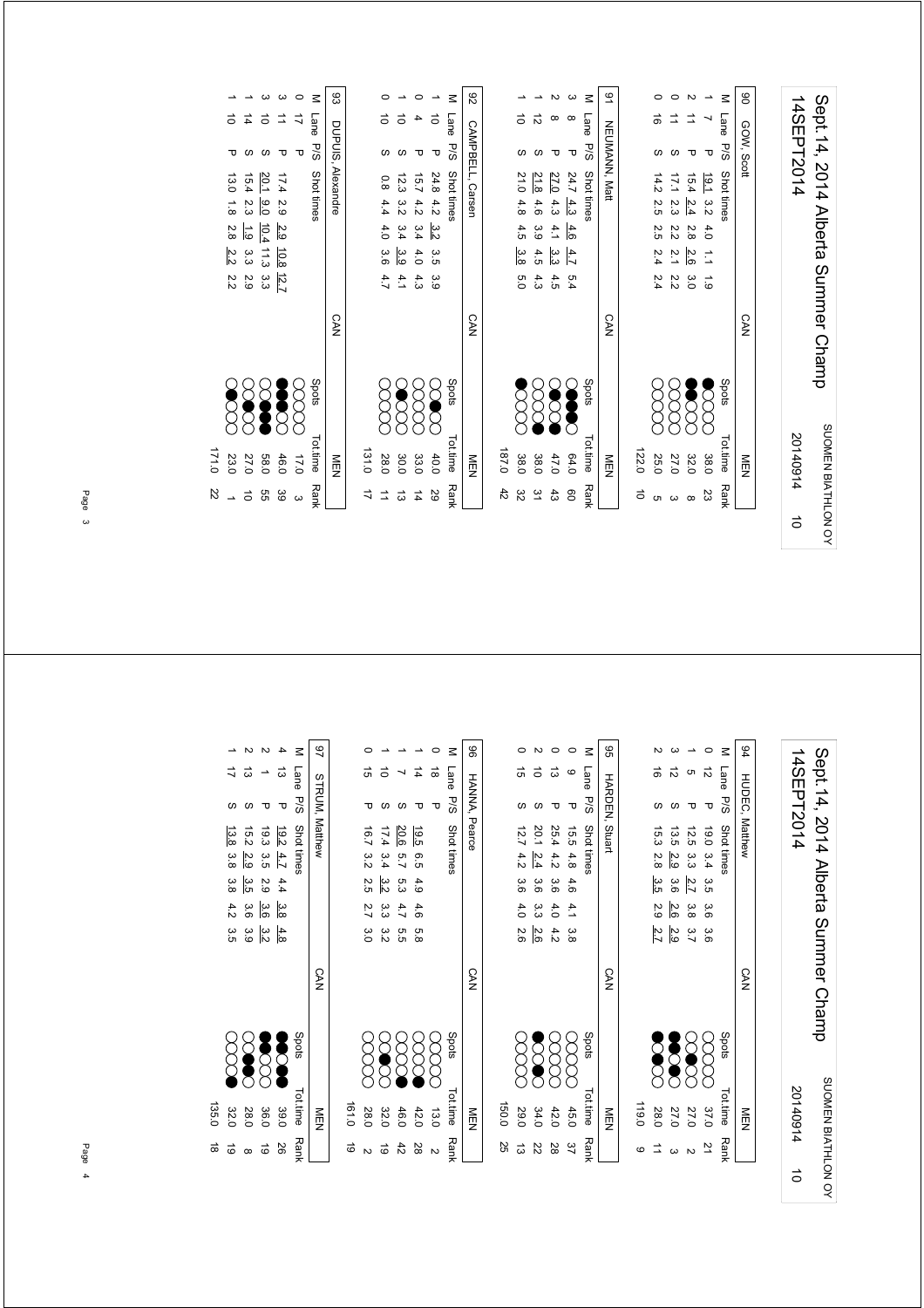| 14SEPT2014 | Sept. 14, 2014 Alberta Summer Champ |
|------------|-------------------------------------|
| 20140914   | SUOMEN BIATHLON OY                  |
| ਠੇ         |                                     |

| 183.0<br>$\overline{4}$ |                       | <b>CAN</b> |                 |                 |         | RUNNALLS, Adam      |               |   | 66     |
|-------------------------|-----------------------|------------|-----------------|-----------------|---------|---------------------|---------------|---|--------|
|                         |                       |            |                 |                 |         |                     |               |   |        |
|                         |                       |            |                 |                 |         |                     |               |   |        |
| 44.0<br>45              | Š                     |            | 22              | $\frac{2.4}{4}$ | 5.9 3.1 | 29.9                |               |   |        |
| 43.0<br>ပ္တ             | $\sum_{i=1}^{\infty}$ |            | $\frac{3.0}{2}$ | 3.6             | 8.3 3.7 | 20.2                |               | ಸ |        |
| 44.0<br>ယ္လ             |                       |            | 2.6             | 4.1             |         | 22.7 4.2 3.6        |               |   |        |
| <b>52.0</b><br>48       | <b>Section</b>        |            | $\frac{8}{20}$  | 3.6             |         | $24.84.1 \t3.1$     | ᠊ᠣ            |   |        |
| Tot.time<br><b>Rank</b> | Spots                 |            |                 |                 |         | Lane P/S Shot times |               |   | $\leq$ |
| MEN<br>N                |                       | <b>CAN</b> |                 |                 |         |                     | GERWING, Nate |   | 86     |

| NEN<br>N |                        | <b>CAN</b> |                                     | 100 BOCHKANIKOV, Sergey  |                |   |
|----------|------------------------|------------|-------------------------------------|--------------------------|----------------|---|
| 154.0    |                        |            |                                     |                          |                |   |
| 36.0     | <b>SC</b>              |            | 4.5                                 | 17.5 4.3 3.5 3.3         |                |   |
| 35.0     | <b>Second</b>          |            | $\frac{4.1}{2}$<br>$\frac{4}{3}$ 3. | $14.1$ 3.6 $4.3$         | 4              |   |
| 44.0     | <b>See</b>             |            |                                     | 18.3 4.1 5.0 3.8         |                |   |
| 39.0     | <b>SSS</b>             |            | 3.6                                 | $19.1 \t3.1 \t4.0 \t5.1$ |                |   |
|          | Spots<br>Tot.time Rank |            |                                     | Shot times               | Lane P/S       | z |
| NEN      |                        | <b>CAN</b> |                                     |                          | RUNNALLS, Adam | 8 |

| $\ddot{\phantom{0}}$                        |       |                      |              |                   |                      |                       |                                  |
|---------------------------------------------|-------|----------------------|--------------|-------------------|----------------------|-----------------------|----------------------------------|
| $\begin{bmatrix} 1 \\ 1 \\ 1 \end{bmatrix}$ |       |                      |              |                   |                      | M Lane P/S Shot tines | <b>LOGISCO INVILANTI COMPANY</b> |
|                                             |       |                      |              |                   | ᠊ᠣ                   |                       |                                  |
|                                             |       |                      | 2.0 2.0      |                   |                      |                       |                                  |
|                                             |       |                      |              |                   |                      |                       |                                  |
|                                             |       | 10.5 3.9 3.5 3.5 2.8 | 3.0          | 16.8 3.6 12.4 3.4 | 16.4 3.4 3.4 2.9 3.4 |                       |                                  |
|                                             |       |                      | 4.1          |                   |                      |                       |                                  |
|                                             |       |                      | မိ           | $\frac{3.4}{4}$   |                      |                       |                                  |
| $\vdots$                                    |       |                      |              |                   |                      |                       | <b>STAN</b>                      |
|                                             |       | Z<br>8               | <b>POOCO</b> | <b>Second</b>     | <b>SCOC</b>          | Spots                 |                                  |
|                                             |       |                      |              |                   |                      |                       |                                  |
| $\vdots$                                    | 0.691 | 25.0                 | 0'76         | 46.0              | 31.0                 | Tottime<br>Rank       | $\frac{1}{2}$                    |
|                                             | SS    |                      | 80           | ဖိ                | $\vec{=}$            |                       |                                  |

|       |         |             |               |              |                | $\overline{5}$ |
|-------|---------|-------------|---------------|--------------|----------------|----------------|
|       |         |             |               |              | Lane           |                |
|       | S       |             |               | ᠊ᠣ           | $\frac{1}{20}$ | EGAN, Connor   |
|       | 5.2     | 3.4         | 12.6          | 18.7 3.1 2.7 | Shot times     |                |
|       | 5.8     |             |               |              |                |                |
|       | یب<br>ن | $7.1$ 2.4   | 4.5 3.8       |              |                |                |
|       |         | <u>27</u>   | 2.8           | 2.6          |                |                |
|       |         | ں<br>ن      | ပ္ပ်က         | .<br>მე      |                |                |
|       |         |             |               |              |                | <b>CAN</b>     |
|       |         | <b>SOLU</b> | <b>Second</b> |              | Spots          |                |
|       |         |             |               |              |                |                |
| 198.0 | 18.0    | 108.0       | 32.0          | 40.0         | Totime Ranl    | M<br>D<br>N    |
| 25    |         | 82          | $\infty$      | 67           |                |                |

Sept.14, 2014 Alberta Summer Champ<br>14SEPT2014 Sept.14, 2014 Alberta Summer Champ 14SEPT2014 SUOMEN BIATHLON OY SUOMEN BIATHLON OY 201409145

| $\overline{5}$ |      |         | MUNRO, Wesley           |                 |                   |     | <b>CAN</b> |            | NEN           |     |
|----------------|------|---------|-------------------------|-----------------|-------------------|-----|------------|------------|---------------|-----|
| $\leq$         | Lane | s<br>Sd | Shot times              |                 |                   |     |            | Spots      | Tot.time Rank |     |
|                |      | ᠊ᠣ      | 20.5 2.7                | 4.5             | 4.9               | 5.4 |            | Š          | 41.0          | జ   |
|                |      |         | $\frac{18.1}{2}$<br>4.6 | 11/2            | 3.9               | 3.9 |            | <b>SOL</b> | 45.0          | 37  |
|                | 14   |         | 13.5<br>4.2             |                 | $3.4$ $3.4$ $3.3$ |     |            | 8<br>8     | 33.0          | ಹ   |
|                | ă    |         | 22.1<br>4.8             | $\frac{6.7}{2}$ | 5.3 3.7           |     |            | S          | 42.0          | 42  |
|                |      |         |                         |                 |                   |     |            |            | 161.0         | ပ္ပ |

| $\frac{104}{}$ |          | LONDER | د, Emma    |     |                  |                 |        | CAN |                       | 一        |      |
|----------------|----------|--------|------------|-----|------------------|-----------------|--------|-----|-----------------------|----------|------|
|                | Lane P/S |        | Shot times |     |                  |                 |        |     | spots                 | Tot.time | Rank |
|                |          | ᠊ᠣ     |            |     | 20.9 3.9 4.5 3.2 |                 | ب<br>د |     | $\sum_{i=1}^{\infty}$ | 37.0     |      |
|                |          |        | 14.0       | 4.5 | ဖိ               | 4.2             | .<br>ვ |     | S                     | 32.0     |      |
|                | ದ        |        | 15.7       | 4.2 | α.<br>Θ          | $\frac{2.8}{8}$ | 3.4    |     | $\bar{\mathrm{S}}$    | 29.0     |      |
|                | ಸ        |        | 14.3 3.5   |     | 3.5 3.1 3.0      |                 |        |     |                       | 29.0     |      |
|                |          |        |            |     |                  |                 |        |     |                       | 127.0    | ದ    |
|                |          |        |            |     |                  |                 |        |     |                       |          |      |

|          | $\frac{1}{2}$ |                   | $\frac{1}{2}$ |                       |  |                       | ) > 5) > 1<br> -<br> - |                       | ś |
|----------|---------------|-------------------|---------------|-----------------------|--|-----------------------|------------------------|-----------------------|---|
|          |               |                   |               |                       |  |                       |                        |                       |   |
| 27       | 154.0         |                   |               |                       |  |                       |                        |                       |   |
|          | 36.0          | <b>SCCC</b>       |               | 1.8 15.6 3.7 3.8 11.2 |  |                       |                        |                       |   |
| 89       | 45.0          | <b>Z<br/>2000</b> |               |                       |  | 15.0 3.4 3.7 18.3 3.6 |                        |                       |   |
| ద్ద      | 44.0          | 8<br>8            |               | 17.2 4.2 2.6 5.7 12.1 |  |                       |                        |                       |   |
| $\alpha$ | 29.0          | $\gtrapprox$      |               |                       |  | 13.3 3.5 4.0 2.7 3.6  | ᠊ᠣ                     |                       |   |
|          | Tot.time Rank | Spots             |               |                       |  |                       |                        | M Lane P/S Shot times |   |
|          | NEN           |                   | <b>CAN</b>    |                       |  |                       |                        | 105 YUNGBLUT, Erin    |   |

|       |                            |                        |                     |                      | $\leq$       | 90L <sub>1</sub> |
|-------|----------------------------|------------------------|---------------------|----------------------|--------------|------------------|
|       |                            |                        | <b>თ</b>            |                      | Lane P/S     |                  |
|       |                            | ળ                      |                     | ᠊ᠣ                   |              |                  |
|       |                            | $17.1 \frac{3.6}{3.8}$ |                     |                      | Shot times   | RANSOM, Julia    |
|       |                            |                        |                     |                      |              |                  |
|       | $17.1$ 3.5 $3.1$ 2.9 $3.2$ | $3.4$ 2.6              | 4.7 3.5 3.1         | 15.3 2.4 3.0 3.3 2.4 |              |                  |
|       |                            |                        |                     |                      |              |                  |
|       |                            | α<br>Σ                 |                     |                      |              |                  |
|       |                            |                        |                     |                      |              | <b>CAN</b>       |
|       |                            |                        | <b>8888</b><br>8888 | $\infty$             | <b>Spots</b> |                  |
| 130.0 | 32.0                       | 34.0                   | 35.0                | 29.0                 | Tot.time     | ≦<br>E           |
| ಹೆ    |                            | 22                     | ಕ                   |                      | <b>Rank</b>  |                  |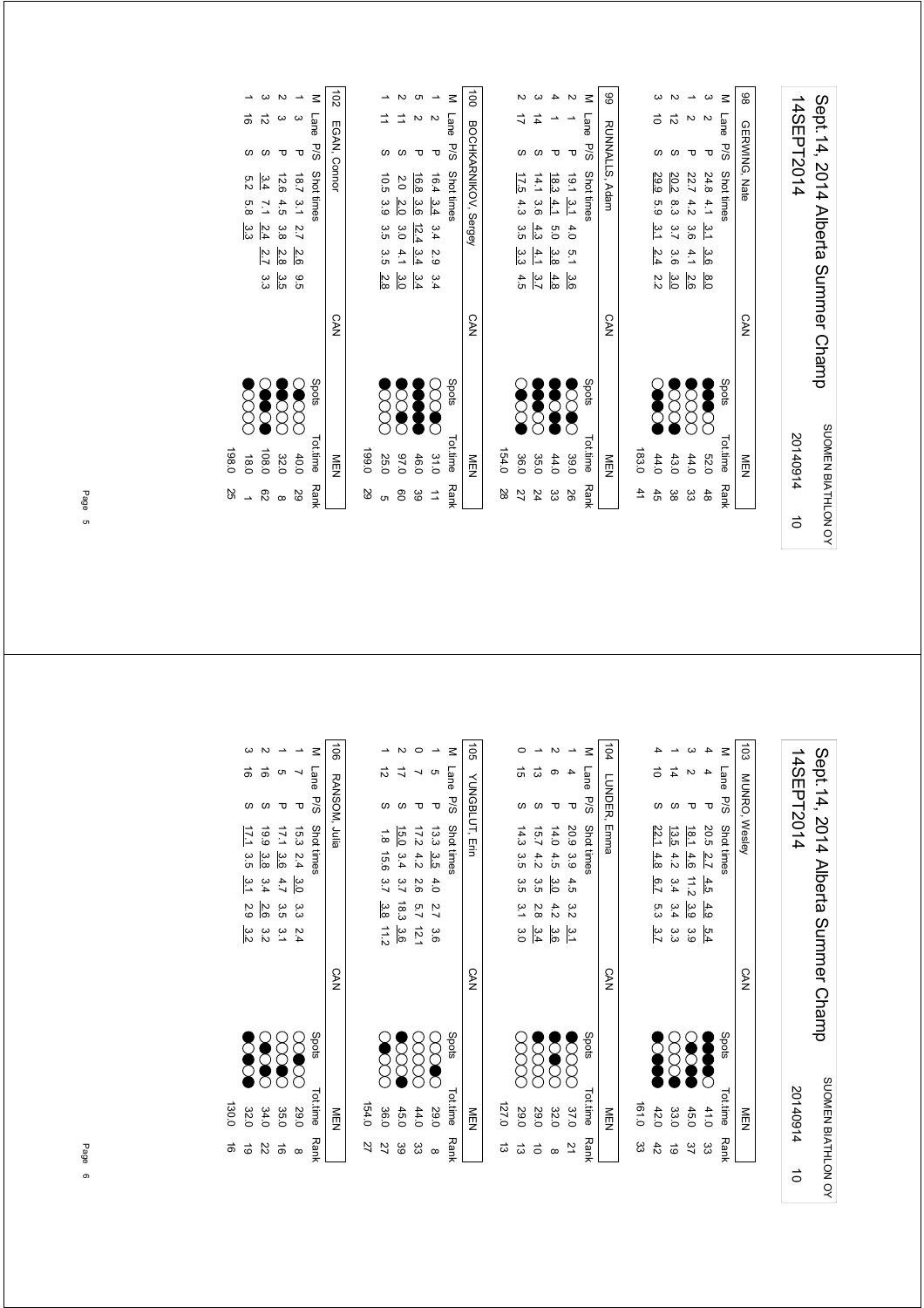| 14SEPT2014 | Sept.14, 2014 Alberta Summer Champ |
|------------|------------------------------------|
| 20140914   | SUOMEN BIATHLON OY                 |
|            |                                    |

|                        |       |              |               |                  |         | $\leq$      |                  |
|------------------------|-------|--------------|---------------|------------------|---------|-------------|------------------|
|                        |       |              | ದ             |                  |         | Lane P/S    | 107 KOCHER, Zina |
|                        |       |              |               |                  |         |             |                  |
| 108 CRAN-LORD, Rosanna |       | 10.9 3.0 2.9 | 13.4          |                  |         | Shot times  |                  |
|                        |       |              | 5.0 2.2       |                  | 9.6 3.0 |             |                  |
|                        |       |              |               |                  | 32      |             |                  |
|                        |       | 2.5          | 4.0           | 20.0 3.1 2.1 2.3 | 2.5 3.2 |             |                  |
|                        |       | ပ္ပ<br>၁     | ဖွဲ           | 2.2              |         |             |                  |
| <b>CAN</b>             |       |              |               |                  |         |             | <b>CAN</b>       |
|                        |       |              |               |                  |         |             |                  |
|                        |       | <b>SSS</b>   | <b>Second</b> | 8<br>8           | 8       | Spots       |                  |
|                        |       |              |               |                  |         |             |                  |
| NEN                    | 170.0 | 20.0         | 30.0          | 32.0             | 88.0    | Tot.time    | MEN              |
|                        | 23    |              | ದ             |                  | 99      | <b>Rank</b> |                  |

|       |          |                  |               |          | ⋜          | 60L            |       |              |              |                         | ω               | ⋜          | $\overline{5}$    |
|-------|----------|------------------|---------------|----------|------------|----------------|-------|--------------|--------------|-------------------------|-----------------|------------|-------------------|
|       | ಕ        | ದ                |               | ಸ        | Lane       |                |       | ಸ            | ಹ            |                         |                 | Lane       |                   |
|       |          |                  |               | ᠊ᠣ       | <b>P/S</b> | BEAUDRY, Sarah |       |              |              |                         | ᠊ᠣ              | ਨ<br>ਨ     | CRAWFORD, Rosanna |
|       | 16.9 3.4 | 14.1             | 0.81          | 15.3 2.8 | Shot times |                |       | 11.3 3.1 2.2 | 11.5         | 14.2                    | $\frac{11}{11}$ | Shot times |                   |
|       |          | 3.6              | 4.3           |          |            |                |       |              | ت            | 4.3                     | 2.5             |            |                   |
|       | 4.4      | 5.5              | $\frac{5}{2}$ | 3.7      |            |                |       |              | 3.2          | 2.8                     | 3.2             |            |                   |
|       | 4.2      | $\overline{7.4}$ | .<br>3.9      | 3.4      |            |                |       | 3.0 3.8      |              | $\frac{21}{10}$ in 2.10 |                 |            |                   |
|       | n<br>Si  | ვ<br>მ           | 9.6           | 3.5      |            |                |       |              | ယ္က<br>ကို ၀ |                         | ပ္ပ             |            |                   |
|       |          |                  |               |          |            | <b>CAN</b>     |       |              |              |                         |                 |            | CAN               |
|       |          |                  |               |          | Spots      |                |       |              |              |                         |                 | Spots      |                   |
| 139.0 | 34.0     | 37.0             | 39.0          | 29.0     | Tot.time   | MEN            | 0.901 | 25.0         | 27.0         | 32.0                    | 25.0            | ot.time    | MEN               |
| ž     | 24       | 28               | 24            | $\infty$ | Rank       |                |       |              |              |                         | cл              | Rank       |                   |

|                      |        |                    |                           |                 | $\vec{a}$            |                |           |               |                |                       |
|----------------------|--------|--------------------|---------------------------|-----------------|----------------------|----------------|-----------|---------------|----------------|-----------------------|
| $\vec{0}$            |        |                    |                           | Lane P/S        |                      |                | ದ         | ದ             |                | ನ                     |
|                      |        |                    |                           |                 |                      |                |           |               |                |                       |
| 19.3 5.2 4.8 4.7 5.3 | 9.24.6 | 6.0                | 17.440                    | Shot times      | TAM VON BURG, Leilan |                | 16.9 3.4  | 14.13.6       | 0.81           | 15.3 2.8              |
|                      |        | 4.4                |                           |                 |                      |                |           |               | 4.3            |                       |
|                      | 4.6    | 3.8                | 4.3                       |                 |                      |                | 4.4       | 5.5           | $\overline{5}$ | $\frac{2}{3}$         |
|                      | 3.9    | 7.6                | 4.1                       |                 |                      |                | 4.2       | 7.4           | 3.9            | $\frac{3.4}{3.5}$ 3.5 |
|                      | 4.6    | 5.5                | 3.8                       |                 |                      |                | 5.2       | ပ<br>စ        | 9.5            |                       |
|                      |        |                    |                           |                 | <b>CAN</b>           |                |           |               |                |                       |
|                      |        | $\bm{\mathcal{S}}$ | $\widetilde{\mathcal{E}}$ | Spots           |                      |                | <b>OO</b> | <b>Second</b> | <b>SOOC</b>    | <b>CONCR</b>          |
| 38.0                 | 27.0   | 44.0               | 38.0                      | <b>Tot.time</b> | NEN                  | 139.0          | 34.0      | 37.0          | 39.0           | 062                   |
| 32                   |        | ပ္ပ                | ΩS                        | <b>Rank</b>     |                      | $\overline{2}$ | 24        | 28            | 24             | $\infty$              |

0 19.3 5.2 4.8 4.7 5.3 (XXX) 38.0 32  $\vec{0}$  $\omega$ 19.3 5.2 4.8 4.7 5.3  $\frac{300}{147.0}$  23 147.0 23

> 14SEPT2014 Sept. 14, 2014 Alberta Summer Champ Sept.14, 2014 Alberta Summer Champ 14SEPT2014 SUOMEN BIATHLON OY SUOMEN BIATHLON OY 201409145

|         | $\vdots$      |             | $\vdots$   |                      |                                      |          | $\vdots$<br>$\vdots$<br>$\vdots$<br>$\vdots$ | $\vdots$      |
|---------|---------------|-------------|------------|----------------------|--------------------------------------|----------|----------------------------------------------|---------------|
|         |               |             |            |                      |                                      |          |                                              |               |
| al<br>G | 129.0         |             |            |                      |                                      |          |                                              |               |
| ದ       | 29.0          | 8<br>8      |            | 15.4 3.5 2.9 3.1 2.6 |                                      |          |                                              |               |
| ಠ       | 33.0          | <b>SOC</b>  |            | 3.3 3.4 2.8          |                                      | 15.0 3.0 |                                              |               |
|         | 31.0          |             |            |                      | $14.0$ 3.3 $\frac{3.1}{3.1}$ 3.1 3.1 |          |                                              |               |
| 6       | 36.0          | <b>SSSS</b> |            |                      | 18.1 4.0 4.9 4.5 4.4                 |          | τ                                            |               |
|         | Tot.time Rank | spots       |            |                      |                                      |          | M Lane P/S Shot times                        |               |
|         | NEN           |             | <b>CAN</b> |                      |                                      |          | VRIELINK, Danielle                           | $\frac{1}{2}$ |
|         |               |             |            |                      |                                      |          |                                              |               |

|       |                  |                       |                      |                      |                     | $\frac{1}{5}$ |
|-------|------------------|-----------------------|----------------------|----------------------|---------------------|---------------|
|       |                  |                       |                      | C                    |                     |               |
|       |                  |                       |                      | ᠊ᠣ                   | Lane P/S Shot times | BANKES, Megan |
|       |                  |                       |                      |                      |                     |               |
|       | 15.7 2.5 2.8 2.7 | 17.6 2.8 3.0 3.0      | 12.7 4.4 3.6 3.0 2.7 | 16.7 4.1 3.3 3.6 3.6 |                     |               |
|       |                  |                       |                      |                      |                     |               |
|       |                  |                       |                      |                      |                     |               |
|       | $\frac{2.4}{4}$  | 2.5                   |                      |                      |                     |               |
|       |                  |                       |                      |                      |                     | <b>CAN</b>    |
|       | Š                | $\sum_{i=1}^{\infty}$ | xxx                  |                      | Spots               |               |
| 115.0 | 25.0             | 29.0                  | 28.0                 | 33.0                 | Tot.time Rank       | NEN           |
|       |                  |                       |                      |                      |                     |               |

| 1113   |      |        | CHONG, Kendall       |  |     |     | <b>CAN</b> |            | NEN           |             |
|--------|------|--------|----------------------|--|-----|-----|------------|------------|---------------|-------------|
| $\leq$ | Lane | $-5/5$ | Shot times           |  |     |     |            | Spots      | Tot.time Rank |             |
|        |      | τ      | 21.4 5.2 4.6         |  | 5.4 | 4.7 |            | S          | 47.0          | $rac{4}{5}$ |
|        |      | τ      | 16.8 4.6 3.7         |  | 4.4 | 3.9 |            | $\infty$   | 38.0          | Z2          |
|        | G)   |        | 17.7 4.6 3.8         |  | 4.5 | မ္မ |            | <b>SCC</b> | 35.0          | 24          |
|        | ದ    |        | 13.7 5.0 3.4 4.1 3.5 |  |     |     |            | Š          | 35.0          | 92          |
|        |      |        |                      |  |     |     |            |            | 155.0         | 28          |
|        |      |        |                      |  |     |     |            |            |               |             |

|       |                         |                                                 |                               |               | $\leq$      | 114            |
|-------|-------------------------|-------------------------------------------------|-------------------------------|---------------|-------------|----------------|
|       | ಹ                       | $\vec{0}$                                       |                               | ನ             | Lane        |                |
|       |                         |                                                 | τ                             | ᠊ᠣ            | P/S         |                |
|       | 20.4                    | 7.2                                             | $14.2$ 4.8 $\frac{3.9}{19.6}$ |               | Shot times  | SEPANDJ, Darya |
|       | 4.6                     | 4.0                                             |                               |               |             |                |
|       | თ<br>მ                  | 4.8                                             |                               |               |             |                |
|       |                         | $4.3$ $3.2$<br>$4.2$ $3.8$<br>$\frac{3.7}{3.3}$ |                               | 5.0           |             |                |
|       |                         |                                                 | 4.7                           | $rac{4.9}{6}$ |             |                |
|       |                         |                                                 |                               |               |             | <b>CAN</b>     |
|       | $\sum\limits_{i=1}^{n}$ |                                                 |                               |               | Spots       |                |
| 162.0 | 43.0                    | 45.0                                            | 39.0                          | 35.0          | Tot.time    | wEN            |
| 31    | 44                      | 39                                              | 24                            | g)            | <b>Rank</b> |                |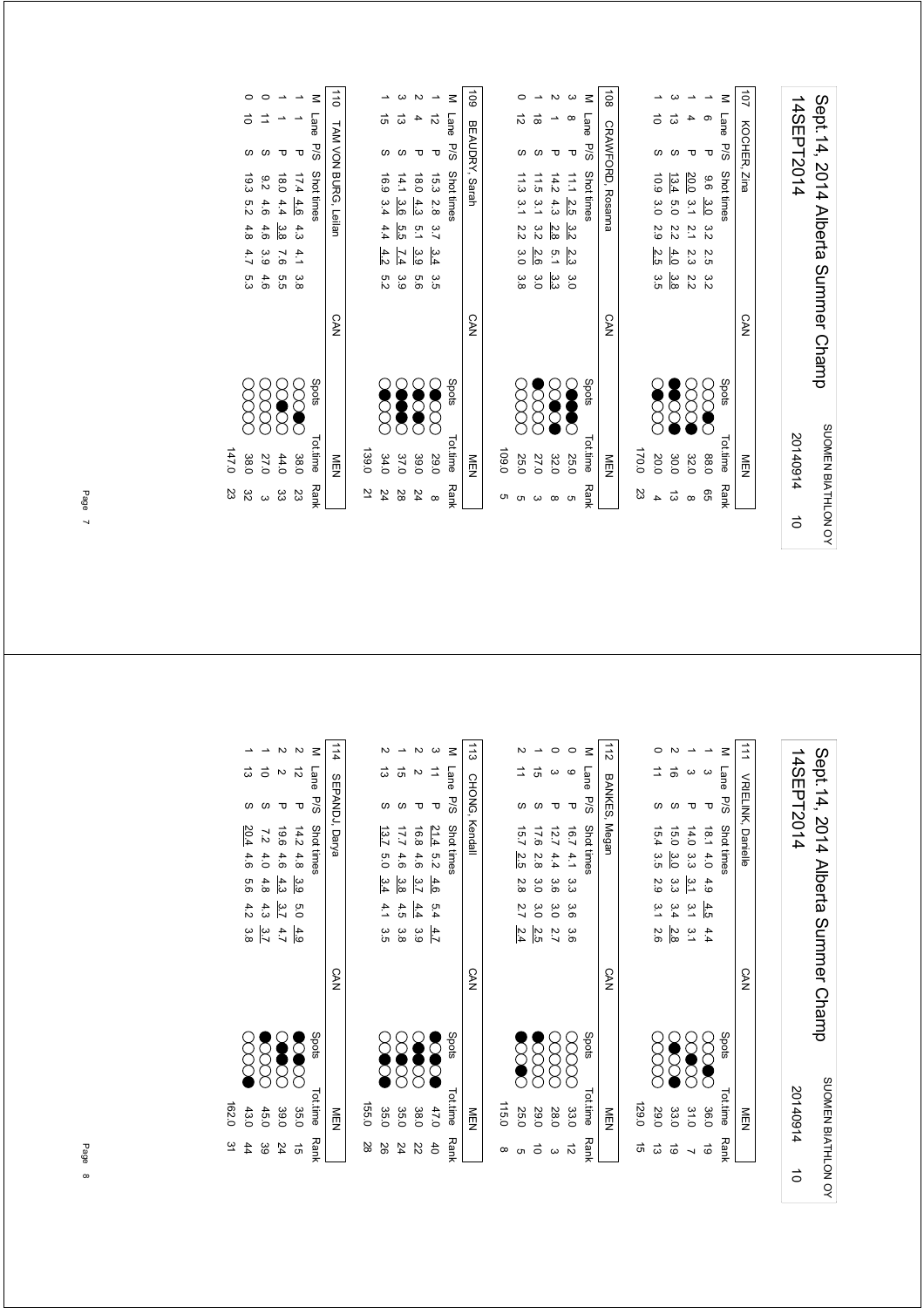| 14SEPT2014 | Sept. 14, 2014 Alberta Summer Channo |
|------------|--------------------------------------|
| 20140914   | SUOMEN BIATHLON OY                   |
| $\vec{0}$  |                                      |

|             | NEN      |           | <b>CAN</b> |        |          |     |              |            | MCLEAN, Sean    |   | $\overline{11}$ |
|-------------|----------|-----------|------------|--------|----------|-----|--------------|------------|-----------------|---|-----------------|
| ဖွ          | 293.0    |           |            |        |          |     |              |            |                 |   |                 |
| gδ          | 38.0     |           |            |        | 4.8 5.2  |     | 17.0 6.1 4.3 |            |                 |   |                 |
| င္ပာ        | 171.0    | <b>SS</b> |            | 6 g    | ia<br>T  | 4.9 | 9.0 5.6      |            |                 | ಹ |                 |
| 22          | 38.0     | 8         |            | 4.3    | 0°       |     | 16.0 5.3 4.8 |            |                 |   |                 |
| 39          | 46.0     | <b>S</b>  |            | ო<br>ვ | ia<br>La |     | 18.4 6.4 5.5 |            | ᠊ᠣ              |   |                 |
| <b>Rank</b> | Tot.time | Spots     |            |        |          |     |              | Shot times | Lane P/S        |   | Μ               |
|             | NEN<br>D |           | <b>CAN</b> |        |          |     |              |            | ROBERTSON, Bryn |   | $\vec{a}$       |

|    | Tot.time Rank | Spots         |            |     |     |         |                 | M Lane P/S Shot times |    |        |
|----|---------------|---------------|------------|-----|-----|---------|-----------------|-----------------------|----|--------|
|    | NEN<br>D      |               | <b>CAN</b> |     |     |         |                 | 118 GOBEIL, Jerome    |    |        |
|    |               |               |            |     |     |         |                 |                       |    |        |
| ž  | 143.0         |               |            |     |     |         |                 |                       |    |        |
| ಹೆ | 31.0          | <b>Second</b> |            | 2.9 |     |         | 13.14.43.34.3.6 |                       | ಹೆ |        |
|    | 27.0          | <b>Second</b> |            | 3.6 |     | 2.6 3.4 | 12.84.5         |                       | ನ  |        |
| 37 | 45.0          | <b>Second</b> |            | 4.5 | 4.4 |         | 19.8 6.5 5.1    |                       |    |        |
| 67 | 40.0          | 880<br>2      |            |     |     |         |                 |                       |    |        |
|    | Tot.time Rank | <b>Spots</b>  |            |     |     |         |                 | Lane P/S Shot times   |    | $\leq$ |
|    | NEN           |               | <b>CAN</b> |     |     |         |                 | MCLEAN, Sean          |    | 211    |

| $R_{L}$ |   | GUBEIL, Jerome                | V<br>NM |                | NEN           |            |
|---------|---|-------------------------------|---------|----------------|---------------|------------|
| $\leq$  |   | Lane P/S Shot times           |         | Spots          | Tot.time Rank |            |
|         |   | 19.5 7.3<br>5.8<br>5.34.5     |         | <b>SO</b>      | 44.0          | 98         |
|         |   | 21.3 6.2<br>5.4<br>5.8<br>4.1 |         | <b>SOC</b>     | 47.0          | $\ddot{3}$ |
|         | S | 14.8 8.9 7.3 6.4<br>6.1       |         | <b>SSS</b>     | 47.0          | 44         |
|         | S | 16.4 7.7 5.4 4.5<br>4.1       |         | <b>Section</b> | 38.0          | 82         |
|         |   |                               |         |                | 176.0         | 39         |
|         |   |                               |         |                |               |            |

| 119 ALTWASSER, Nicholas | M Lane         |              |          |            | n<br>2               |
|-------------------------|----------------|--------------|----------|------------|----------------------|
|                         |                | ᠊ᠣ           |          |            | S                    |
|                         | P/S Shot times |              |          |            |                      |
|                         |                | 19.8 6.4 7.0 | 19.8 5.2 | 20.8 5.8   | 15.6 5.8 5.2 5.0 5.7 |
|                         |                |              | .<br>ლ   | 5.1        |                      |
|                         |                | 10.7 6.2     | 5.9 10.8 | 5.0        |                      |
|                         |                |              |          | ო<br>ვ     |                      |
| <b>CAN</b>              |                |              |          |            |                      |
|                         | Spots          |              | 888      |            | XXX                  |
| ≧□                      | Tot.time       | 54.0         | 52.0     | 49.0       | 38.0                 |
|                         | Rά             | <u>ო</u>     | ςT       | $\ddot{5}$ | ္လ                   |

P/S Shot times  $\sim$  Spots Tot.time Rank 193.0 45 193.0 45  $\begin{array}{c} 4.5 \\ 3.2 \end{array}$ ا ق

> Sept.14, 2014 Alberta Summer Champ<br>14SEPT2014 Sept.14, 2014 Alberta Summer Champ 14SEPT2014 SUOMEN BIATHLON OY SUOMEN BIATHLON OY 201409145

| $\overline{20}$ |      | WALCH, Ben |                                                                                                    | <b>CAN</b> |             | トリア      |
|-----------------|------|------------|----------------------------------------------------------------------------------------------------|------------|-------------|----------|
|                 | Lane | 5/5        | Shot times                                                                                         |            | Spots       | Tot.time |
|                 |      |            | 6.4                                                                                                |            |             | 53.0     |
|                 |      |            | $\frac{27.3}{22.0}$<br>$\frac{3}{2}$ 5.4 4.1 $\frac{3.9}{13.9}$<br>0 6.0 5.0 13.9<br>2 4.0 3.1 3.1 |            | 8888        | 0.09     |
|                 | ನ    |            | $\frac{11.2}{12.4}$<br>$(2, 4, 0)$ .<br>5.6<br>2.7                                                 |            |             |          |
|                 | a)   |            | 6.4<br>$\sim 5.0$<br>$\overline{13}$<br>9.6                                                        |            | <b>SOCC</b> | 30.0     |
|                 |      |            |                                                                                                    |            |             | 183.0    |

|       |                |                 |                  |                       |             | $\frac{1}{2}$ |
|-------|----------------|-----------------|------------------|-----------------------|-------------|---------------|
|       | ಸ              |                 |                  |                       | Lane P/S    |               |
|       |                |                 |                  |                       |             | BERLING, Chad |
|       | 15.9 3.6       | 16.5 3.2        | $\frac{17.4}{ }$ | 17.6 4.5              | Shot times  |               |
|       |                |                 | 4.3              |                       |             |               |
|       | $\frac{28}{8}$ | $\frac{2.4}{4}$ | 59               | 4.3 3.4 2.7           |             |               |
|       | $4.1$ $4.1$    | 3.7 3.7         | ς<br>Θ           |                       |             |               |
|       |                |                 | $\frac{3}{2}$    |                       |             |               |
|       |                |                 |                  |                       |             | CAN           |
|       | <b>SCC</b>     | <b>SC</b>       | 88               | $\overleftarrow{\xi}$ | Spots       |               |
| 131.0 | 31.0           | 29.0            | 35.0             | 36.0                  | Tot.time    | ミロ            |
|       |                |                 | ಕ                | ಠ                     | <b>Rank</b> |               |

| 45         | 190.0         |                |            |     |        |         |                  |                     |           |        |
|------------|---------------|----------------|------------|-----|--------|---------|------------------|---------------------|-----------|--------|
| 46         | 46.0          | Į              |            | 4.9 | $-4.7$ |         | 19.3 6.7 4.5     |                     | $\vec{=}$ |        |
| 42         | 46.0          | <b>Section</b> |            | 5.2 |        | 4.6 5.6 | 18.8 6.8         | ળ                   |           |        |
| 47         | 49.0          | Sooc           |            |     |        |         | 22.7 5.7 14.3    |                     | $\infty$  |        |
| $\ddot{3}$ | 49.0          | SOO            |            | 5.1 |        |         | 21.0 6.3 5.4 5.0 | ᠊ᠣ                  | ග         |        |
|            | Tot.time Rank | Spots          |            |     |        |         |                  | Lane P/S Shot times |           | $\leq$ |
|            | MEZ           |                | <b>CAN</b> |     |        |         |                  | 122 GILLLAND, Rory  |           |        |

|       |          |            |                |                  | $\leq$      | 123             |
|-------|----------|------------|----------------|------------------|-------------|-----------------|
|       |          | ă          |                |                  | Lane        |                 |
|       |          |            | τ              | Δ                | P/S         | HULSMAN, Thomas |
|       | 14.94.2  | 15.0       | 16.7           |                  | Shot times  |                 |
|       |          | 4.9        |                |                  |             |                 |
|       | 6.1      | 3.6        | 4.7 3.8 3.7    | 19.9 6.7 4.4 3.7 |             |                 |
|       | ပ္က<br>အ |            |                |                  |             |                 |
|       | e<br>Θ   | 3.9        | $\frac{4}{10}$ | ာ<br>၁၉          |             |                 |
|       |          |            |                |                  |             | <b>CAN</b>      |
|       |          | <b>SSS</b> |                | 88               | Spots       |                 |
|       |          |            |                |                  | Tot.time    |                 |
| 142.0 | 36.0     | 31.0       | 35.0           | 40.0             |             | MEN             |
| Z2    |          |            | ಹೆ             | 29               | <b>Rank</b> |                 |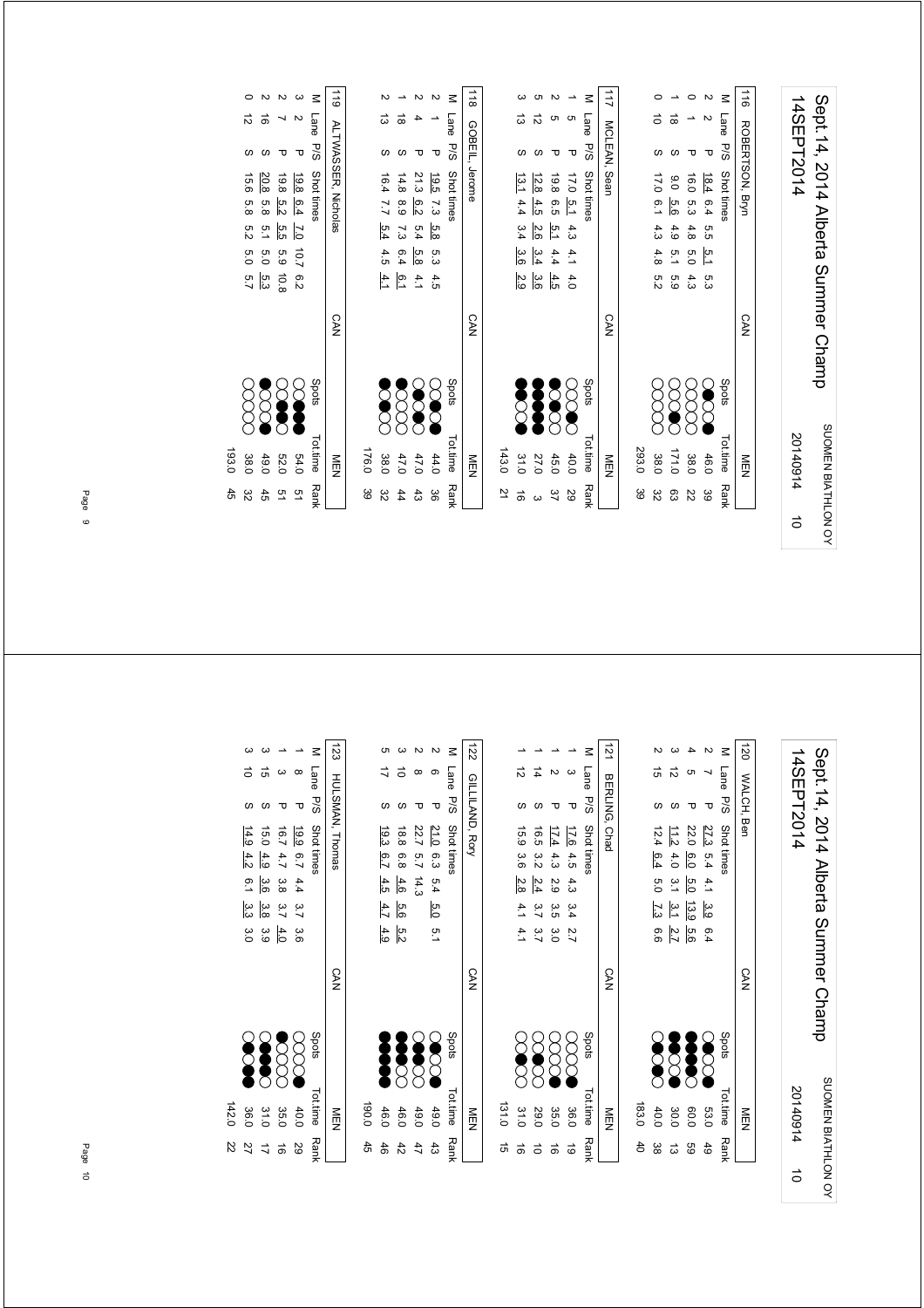| 14SEPT2014 | Sept. 14, 2014 Alberta Summer Champ |
|------------|-------------------------------------|
| 20140914   | SUOMEN BIATHLON OY                  |
| ਠੇ         |                                     |

|      | NEN                  | <b>CAN</b> |     |                  |                |               | 125 GNYP, Kyrilo |          |      |
|------|----------------------|------------|-----|------------------|----------------|---------------|------------------|----------|------|
| 22   | 141.0                |            |     |                  |                |               |                  |          |      |
|      |                      |            |     | မိပ              |                |               |                  |          |      |
| 37   | Š<br>39.0            |            | 4.2 |                  | 4.0            | 16.3 6.7      |                  |          |      |
| ಹ    | <b>POOCC</b><br>30.0 |            | 2.7 | $\overline{2.7}$ | $\frac{31}{1}$ | 15.5 3.8      |                  | ದ        |      |
| 21   | <b>Seco</b><br>37.0  |            | ပ္ပ | 3.8              | 3.6            | 19.5 3.5      |                  |          |      |
| G)   | coo<br>35.0          |            | 2.5 | ς<br>Σ           |                | 17.3 3.1 2.7  | ᠊ᠣ               |          |      |
| Rank | Spots<br>Tottime     |            |     |                  |                | Shot times    |                  | Lane P/S |      |
|      | NEN                  | <b>CAN</b> |     |                  |                | PADGHAM, Eric |                  |          | 1124 |
|      |                      |            |     |                  |                |               |                  |          |      |

| 125                   |                       | GNYP, Kyrilo         |                            |  |  | <b>CAN</b> |               | NEN           |     |
|-----------------------|-----------------------|----------------------|----------------------------|--|--|------------|---------------|---------------|-----|
| $\leq$                |                       |                      | Lane P/S Shot times        |  |  |            | Spots         | Tot.time Rank |     |
|                       | G                     | π                    | 24.0 5.7 6.4 7.5 15.1      |  |  |            | E             | 64.0          | 80  |
|                       |                       |                      | 22.3 5.7 6.4 6.1 5.1       |  |  |            | 8<br>8        | 49.0          | 47  |
|                       |                       |                      | $17.7$ $4.1$ 3.9 $4.3$ 3.5 |  |  |            | <b>Second</b> | 39.0          | ယ္လ |
|                       | ə                     |                      | 18.8 5.3 4.4 3.6 5.5       |  |  |            | <b>Second</b> | 42.0          | 42  |
|                       |                       |                      |                            |  |  |            |               | 194.0         | 46  |
| $\overrightarrow{26}$ |                       | <b>RIEGER, Colin</b> |                            |  |  | <b>CAN</b> |               | M⊟N           |     |
|                       | M Lane P/S Shot times |                      |                            |  |  |            | Spots         | Tot.time Rank |     |

| 28        | 155.0       |                       |        |     |     |                         |   |                      |   |
|-----------|-------------|-----------------------|--------|-----|-----|-------------------------|---|----------------------|---|
| $\approx$ | 37.0        |                       | დ<br>ს | 2.9 | 4.3 | 17.8<br>4.9             |   | $\overrightarrow{=}$ |   |
| ပ္ပ       | 41.0        | <b>88888</b><br>88888 | 4.9    | 2.7 | 6.6 | 18.5<br>$\frac{2.9}{2}$ |   | ₹                    | Z |
| 8         | 42.0        |                       | 2.7    | 32  | 5.5 | 18.5<br>4.6             |   |                      |   |
| $\vec{5}$ | 35.0        |                       |        |     |     | 16.4 3.4 4.7 3.3 3.2    | τ | <b>ຕ</b>             |   |
|           | Tottime Ran | <b>Spots</b>          |        |     |     | M Lane P/S Shot times   |   |                      |   |
|           |             |                       |        |     |     |                         |   |                      |   |

|       |                 |                  |                | ᠊ᠣ                   |                       |                       |
|-------|-----------------|------------------|----------------|----------------------|-----------------------|-----------------------|
|       | 15.34.2         | 19.74.1          | 17.5           |                      | M Lane P/S Shot times | 127 STUSHNOFF, Thomas |
|       |                 |                  | $\frac{5}{2}$  |                      |                       |                       |
|       | $2.2$ 2.1 $1.7$ |                  |                | 17.9 5.1 3.8 4.5 3.8 |                       |                       |
|       |                 | 5.3 3.6          | 5.6 5.2        |                      |                       |                       |
|       |                 | α<br>Μ           | $\overline{5}$ |                      |                       |                       |
|       |                 |                  |                |                      |                       | <b>CAN</b>            |
|       | <b>SSS</b>      | $\sum_{i=1}^{n}$ | S              | $\delta$             | Spots                 |                       |
| 163.0 | 31.0            | 37.0             | 54.0           | 41.0                 | Tot.time              | ≧型                    |
| జ     |                 | 28               | 99             | ς                    | <b>Rank</b>           |                       |

| 14SEPT2014 | Sept. 14, 2014 Alberta Summer Champ |
|------------|-------------------------------------|
| 20140914   | SUOMEN BIATHLON OV                  |
| $\vec{0}$  |                                     |

| $\overrightarrow{28}$   |              |              |                      |                     |                      |       |
|-------------------------|--------------|--------------|----------------------|---------------------|----------------------|-------|
|                         | M Lane       |              |                      | ₹                   | $\vec{5}$            |       |
| <b>PULLISHY, Michae</b> | 9vs          |              |                      |                     |                      |       |
|                         | Shot times   |              |                      | $\frac{13.3}{14.7}$ | 17.5                 |       |
|                         |              | 12.6 2.6 2.8 | $3.4$ 2.5<br>6.9 4.9 |                     | ლ<br>ს               |       |
|                         |              |              |                      |                     | 3.6                  |       |
|                         |              | ن<br>دا      |                      | $\frac{3}{3}$       | 3.9                  |       |
|                         |              | 2.8          |                      | $\frac{2.7}{4.9}$   | 4.1                  |       |
| CAN                     |              |              |                      |                     |                      |       |
|                         | <b>Spots</b> |              | 888<br>888           |                     | $\breve{\mathrm{Q}}$ |       |
| ≦<br>⊡                  | Tot.time     | 33.0         | 32.0                 | 39.0                | 41.0                 | 145.0 |
|                         | Rank         |              |                      | జ                   |                      | 24    |
|                         |              |              |                      |                     |                      |       |

| 6Z1 | GOLDHAWK, Kieran |      |                  |                |      |               | <b>CAN</b> |              | 一        |             |
|-----|------------------|------|------------------|----------------|------|---------------|------------|--------------|----------|-------------|
|     | Lane P/S         |      | Shot times       |                |      |               |            | <b>Spots</b> | Tot.time | <b>Rank</b> |
|     |                  | 23.2 | $4.4$ 5.6        |                | 4.7  | ra<br>N       |            |              | 49.6     |             |
|     |                  | 28.5 | 2.5              | $\frac{31}{4}$ | 4.5  | 4.9           |            |              | 49.0     |             |
|     |                  | 20.5 | ო<br>ვ           | 4.6            | ပ္ပံ | α<br>Σ        |            |              | 40.0     |             |
|     |                  |      | 17.0 3.7 3.1 2.3 |                |      | $\frac{5}{2}$ |            | 8<br>8       | 32.0     |             |
|     |                  |      |                  |                |      |               |            |              | 170.0    |             |
|     |                  |      |                  |                |      |               |            |              |          |             |

|       |                |           |        |                 | Σ             | <b>130</b>  |
|-------|----------------|-----------|--------|-----------------|---------------|-------------|
|       |                | ಕ         |        |                 | Lane<br>P/S   |             |
|       |                |           |        | ᠊ᠣ              |               | DOWN, Brett |
|       | $18.1$ 7.4     | 18.8      | 19.0   | 18.7            | Shot times    |             |
|       |                | 8.8       | 9.9    | $\overline{14}$ |               |             |
|       | .<br>მ:3       | 6.4       | 6.3    | 9.5             |               |             |
|       | 6.8            | ဖို့      | 6.15.0 | .<br>თ<br>მ     |               |             |
|       | $\overline{7}$ | ¦∞<br>i∕i |        | ო<br>ვ          |               |             |
|       |                |           |        |                 |               | <b>CAN</b>  |
|       | <b>SOL</b>     |           | 88     | E               | Spots         |             |
| 205.0 | <b>52.0</b>    | 0.15      | 0.15   | 51.0            | Tot.time Rank | 貢           |
| 48    | 49             | 48        | g      | 46              |               |             |

|       |                   |                |              |               | $\leq$      | $\vec{5}$             |
|-------|-------------------|----------------|--------------|---------------|-------------|-----------------------|
|       |                   |                |              |               | Lane P/S    |                       |
|       |                   |                |              | ᠊ᠣ            |             |                       |
|       | 30.8              | 25.7 5.7       | 27.0 7.6 7.9 | 14.1 16.2 7.0 | Shot times  | <b>BORGLUM, Hadan</b> |
|       | $\frac{7.8}{1.8}$ |                |              |               |             |                       |
|       | 5.4 8.0 4.2       | $6.5$ 11.3 4.7 |              |               |             |                       |
|       |                   |                |              |               |             |                       |
|       |                   |                |              |               |             |                       |
|       |                   |                |              |               |             | <b>CAN</b>            |
|       | Š                 | <b>DOOD</b>    | XXX          | S             | Spots       |                       |
| 236.0 | 64.0              | 0.65           | 62.0         | 54.0          | Tot.time    | ≦<br>⊡                |
| 9g    | ပ္ပ               | ပ္ပ            | ഉ            | 9             | <b>Rank</b> |                       |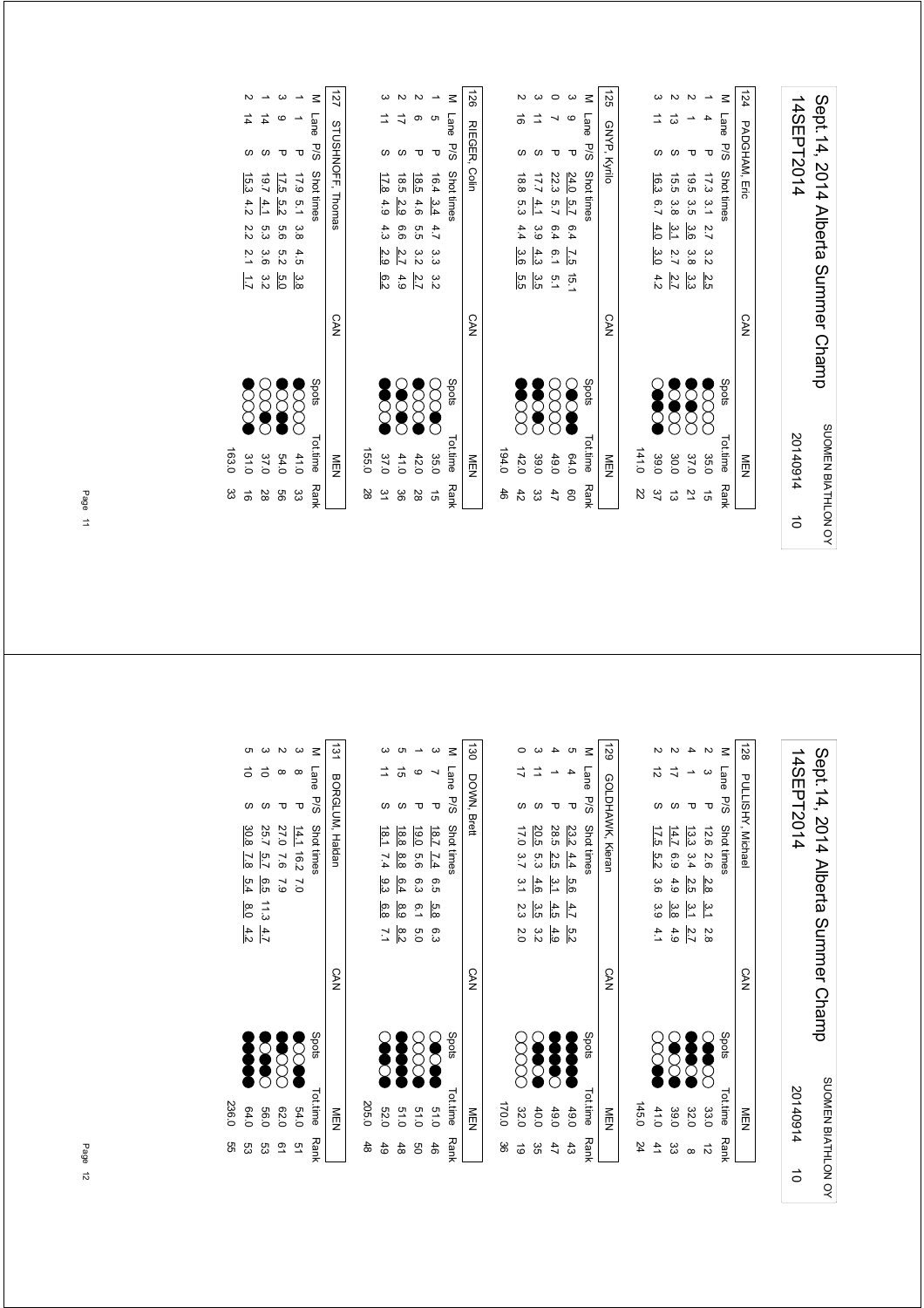| 14SEPT2014 | Sept. 14, 2014 Alberta Summer Channo |
|------------|--------------------------------------|
| 20140914   | SUOMEN BIATHLON OV                   |
| $\vec{0}$  |                                      |

|             | NEN                  | <b>CAN</b> | 133 GOWLING, Gillian                                                                                          |                 |
|-------------|----------------------|------------|---------------------------------------------------------------------------------------------------------------|-----------------|
|             |                      |            |                                                                                                               |                 |
| 46          | 201.0                |            |                                                                                                               |                 |
| 9g          | <b>SCCC</b><br>54.0  |            | 32.8 5.3<br>4.0<br>4.8                                                                                        |                 |
| 47          | 0.06                 |            | ಕ<br>25.2<br>$-4.4$<br>4.9<br>$\frac{3.7}{2}$                                                                 |                 |
| ဖိ          | 46.0                 |            | 22.3 5.3<br>4.8<br>4.1<br>$\frac{5}{1}$ $\frac{5}{1}$ $\frac{6}{1}$ $\frac{1}{1}$ $\frac{1}{2}$ $\frac{1}{3}$ |                 |
| 46          | <b>Second</b><br>010 |            | τ<br>26.2 5.2<br>$\frac{5}{2}$<br>$-5.1$                                                                      |                 |
| <b>Rank</b> | Tot.time             | Spots      | Lane<br>P/S<br>Shot times                                                                                     | $\leq$          |
|             | NEN                  | <b>CAN</b> | FABBRI, Lucas                                                                                                 | $\overline{32}$ |
|             |                      |            |                                                                                                               |                 |

|     | Tot time<br>Rank | Shots        |            |     |  | M I and PSS Shottimes  |                      |    |        |
|-----|------------------|--------------|------------|-----|--|------------------------|----------------------|----|--------|
|     | NEN<br>D         |              | <b>CAN</b> |     |  | 134 NOTSCHAELE, Sydney |                      |    |        |
|     |                  |              |            |     |  |                        |                      |    |        |
| 8   | 172.0            |              |            |     |  |                        |                      |    |        |
|     | 25.0             | 8<br>8       |            |     |  | 9.2 3.5 3.5 3.5 5.7    |                      | ಹೆ |        |
| မ္တ | 41.0             | <b>SC</b>    |            | 4.3 |  | 22.3 3.3 5.1 3.5       |                      |    |        |
| 54  | 53.0             | <b>SOO</b>   |            |     |  | 26.9 5.4 5.4 6.1 6.7   |                      |    |        |
| 49  | 53.0             | E            |            |     |  | 28.0 5.3 5.0 5.8 6.3   |                      |    |        |
|     | Tot.time Rank    | <b>Spots</b> |            |     |  | Lane P/S Shot times    |                      |    | $\leq$ |
|     | NEN              |              | <b>CAN</b> |     |  |                        | 133 GOVLING, Gillian |    |        |
|     |                  |              |            |     |  |                        |                      |    |        |

|                                  |                                                                                                             | N            | ω             | $\leq$          | 135            |         |           |                  |                                                | 4                   | Σ          | $\overline{5}$    |
|----------------------------------|-------------------------------------------------------------------------------------------------------------|--------------|---------------|-----------------|----------------|---------|-----------|------------------|------------------------------------------------|---------------------|------------|-------------------|
| ದ                                | 12                                                                                                          |              |               | Lane P/S        |                |         | $\vec{0}$ |                  | တ                                              |                     | Lane       |                   |
|                                  |                                                                                                             | Δ            | Δ             |                 |                |         |           |                  | ᠊ᠣ                                             | τ                   | <b>P/S</b> |                   |
|                                  | $\begin{array}{r} 22.6 & 6.3 & 4.6 \\ 23.2 & 5.9 & 7.3 \\ 18.2 & 5.9 & 7.9 \\ 24.1 & 7.4 & 6.9 \end{array}$ |              |               | Shot times      | STADNYK, Hanne |         | 11.8      | 18.4             |                                                | $\frac{18.7}{18.2}$ | Shot times | ואט וטטו וארו ואט |
|                                  |                                                                                                             |              |               |                 |                |         | 4.8       | 6.1              | $\begin{array}{r} 4.9 \\ 4.9 \end{array}$      |                     |            |                   |
|                                  |                                                                                                             |              |               |                 |                |         |           | 5. T<br>6. T     | 6<br>8.8                                       |                     |            |                   |
|                                  | $rac{6}{5}$ $rac{1}{5}$ $rac{1}{5}$ $rac{9}{5}$                                                             |              |               |                 |                |         |           | $6.8$<br>$4.6$   | $12.7$<br>5.7                                  |                     |            |                   |
|                                  | $rac{3}{3}$ $rac{4}{3}$ $rac{6}{6}$ $rac{1}{3}$ $rac{7}{4}$                                                 |              |               |                 |                |         |           |                  | $\frac{7.6}{4.3}$ $\frac{6}{7}$ $\frac{7}{12}$ |                     |            |                   |
|                                  |                                                                                                             |              |               |                 | <b>CAN</b>     |         |           |                  |                                                |                     |            | י<br>געו          |
| <b>SOPIC</b>                     | <b>Second</b>                                                                                               | <b>SCOOL</b> | Š             | Spots           |                |         |           | $\sum_{i=1}^{n}$ |                                                | ○                   | Spots      |                   |
|                                  |                                                                                                             |              |               |                 |                |         |           |                  |                                                |                     |            |                   |
| 208.0<br>47.9<br>63.91.9<br>57.9 |                                                                                                             |              |               | <b>Tot.time</b> | MEN            | 0.191.0 | 40.0      |                  | 59.0<br>47.0<br>45.0                           |                     | ot.time    | NILLY             |
| 49<br>S2                         | $48$                                                                                                        | 54           | $\frac{4}{5}$ | <b>Rank</b>     |                | 44      | ဖွ        | 39               | $\frac{4}{3}$                                  | 95                  | Rank       |                   |
|                                  |                                                                                                             |              |               |                 |                |         |           |                  |                                                |                     |            |                   |

Page 13

| 3<br>Σ                 |                         |                      |                    |             |                                     |
|------------------------|-------------------------|----------------------|--------------------|-------------|-------------------------------------|
|                        |                         |                      |                    |             |                                     |
|                        | $\mathbf{\overline{v}}$ |                      |                    |             |                                     |
| P 19.8 5.3 4.7 6.2 4.4 | 23.1 3.5 5.8 4.1 5.3    | M I and PS Stottimes | 136 MCISAAC, India | 14SEPT2014  |                                     |
|                        |                         |                      |                    |             |                                     |
|                        |                         |                      |                    |             |                                     |
|                        |                         |                      |                    |             |                                     |
|                        |                         |                      | <b>CAN</b>         |             | Sept. 14, 2014 Alberta Summer Champ |
| <b>POID</b> 47.0 43    | SSS.                    | Spots Tot.time Rank  |                    |             |                                     |
|                        |                         |                      |                    |             |                                     |
|                        | 49.0                    |                      | NEN                | 20140914 10 |                                     |
|                        | 43                      |                      |                    |             |                                     |
|                        |                         |                      |                    |             | SUOMEN BIATHLON OY                  |

| M Lane PSS Shot times | 137 GILLETT, Katrine |       |               |                                                                                                                       |            |                  |
|-----------------------|----------------------|-------|---------------|-----------------------------------------------------------------------------------------------------------------------|------------|------------------|
|                       |                      |       | S             |                                                                                                                       | τ          |                  |
|                       |                      |       |               |                                                                                                                       | 19.8       |                  |
|                       |                      |       |               |                                                                                                                       |            |                  |
|                       |                      |       |               |                                                                                                                       |            | יים וייב היה היה |
|                       |                      |       |               |                                                                                                                       |            |                  |
|                       |                      |       |               | 19.8 $\frac{5.3}{9.4}$ $\frac{4.7}{1.5}$ 6.2 $\frac{4.4}{1.33}$<br>19.4 9.4 $\frac{7.5}{1.5}$ 6.2 $\frac{13.3}{13.2}$ |            |                  |
|                       | <b>CAN</b>           |       |               |                                                                                                                       |            |                  |
| Spots                 |                      |       | <b>Second</b> | <b>DOOD</b>                                                                                                           | 38         |                  |
|                       |                      |       |               |                                                                                                                       |            |                  |
| Tot.time Rank         | NEN                  | 213.0 | 039           | 62.0                                                                                                                  | 47.0       | בייה ביי         |
|                       |                      | 48    | 51            | 99                                                                                                                    | $\ddot{3}$ |                  |
|                       |                      |       |               |                                                                                                                       |            |                  |

| 137              | Σ                   |                 |                  |              |             |       |
|------------------|---------------------|-----------------|------------------|--------------|-------------|-------|
|                  | Lane P/S Shot times |                 |                  |              |             |       |
|                  |                     |                 |                  |              |             |       |
| GILLETT, Katrine |                     |                 |                  | 26.1         | 20.7        |       |
|                  |                     | 23.1 5.3 5.9    | 20.4 5.9 5.1 4.9 |              | 5.5 4.8 5.2 |       |
|                  |                     |                 |                  | 4.3 12.5 3.5 |             |       |
|                  |                     | $\overline{11}$ |                  |              |             |       |
|                  |                     | ς.              | თ<br>თ           | 4.9          | $-4.1$      |       |
|                  |                     |                 |                  |              |             |       |
|                  | Spots               | <b>Second</b>   | XXX              | <b>SOOK</b>  | 8<br>8      |       |
| m                | Tot.time Rank       | 54.0            | 46.0             | 0'19         | 48.0        | 205.0 |
|                  |                     | ă               | မ္မ              | 54           | 47          | 48    |

|       |                      |               |             |                       | $\leq$        | $\overline{38}$        |
|-------|----------------------|---------------|-------------|-----------------------|---------------|------------------------|
|       | ີ ຕ                  | ದ             |             |                       | Lane<br>P/S   |                        |
|       |                      |               |             |                       |               |                        |
|       | 14.4 3.9 3.8 3.6 5.3 | 14.1          | 16.3 3.4    | 16.0 4.9              | Shot times    | <b>TILLEY, Tatiana</b> |
|       |                      |               |             |                       |               |                        |
|       |                      | 5.9 4.0       | 4.0 3.1 3.7 |                       |               |                        |
|       |                      | 4.2           |             | 4.9 5.7 5.0           |               |                        |
|       |                      | $\frac{3}{2}$ |             |                       |               |                        |
|       |                      |               |             |                       |               | CAN                    |
|       | $\breve{\mathrm{g}}$ | Š             | 8<br>8      | $\sum_{n=1}^{\infty}$ | Spots         |                        |
| 141.0 | 34.0                 | 33.0          | 36.0        | 38.0                  | Tot.time Rank | ミック                    |
| 2     | 24                   | ಠ             | ಠ           | 23                    |               |                        |

|                     |       |                      |          |                      | $\leq$      |                  |
|---------------------|-------|----------------------|----------|----------------------|-------------|------------------|
|                     |       | ನ                    |          | c                    |             |                  |
|                     |       |                      |          |                      | Lane P/S    | 139 KELY, Kieran |
| 140 CUTHILL, Colton |       |                      |          |                      | Shot times  |                  |
|                     |       |                      | 16.94.6  |                      |             |                  |
|                     |       | 15.4 5.3 5.3 5.2 4.1 |          | 18.5 4.8 5.6 5.2 4.2 |             |                  |
|                     |       |                      | 6.0524.8 |                      |             |                  |
|                     |       |                      |          |                      |             |                  |
| <b>CAN</b>          |       |                      |          |                      |             | <b>CAN</b>       |
|                     |       | $\gtrapprox$         | $\infty$ | <b>SSS</b>           | Spots       |                  |
| NEN                 | 122.0 | 36.0                 | 41.0     | 45.0                 | Tot.time    | NEN              |
|                     | မွ    | 92                   | 27       | ŠΣ                   | <b>Rank</b> |                  |

Py Spots Tot.time Rank Shot times

27 8 P 26.9 9.5 12.7 6.9 P 26.9 P 27 P 3.0.0 5.7 4 8 R 42.4 6.1 63.0 63.0 63.0 63.0 63.0 9 R 4 9 8 30.7 8.5 7.9 6.8 8.2 ()

 $\begin{array}{ccccc}\n\text{Tot time} & \text{Rank} & \text{Bank} \\
 & 60.0 & 57 \\
 & 63.0 & 62 \\
 & 70.0 & 59 \\
 & 70.0 & 59\n\end{array}$ 

M Lane P/S Shottimes<br>
2 8 P <u>269</u> 9.5 12.7 6.9<br>
4 8 P  $\frac{26.9}{30.7 \cdot 8.5}$  7.2 6.9<br>
4 9 S  $\frac{30.7 \cdot 8.5}{30.2 \cdot 8.5}$  7.9 6.8 8.2

193.0 59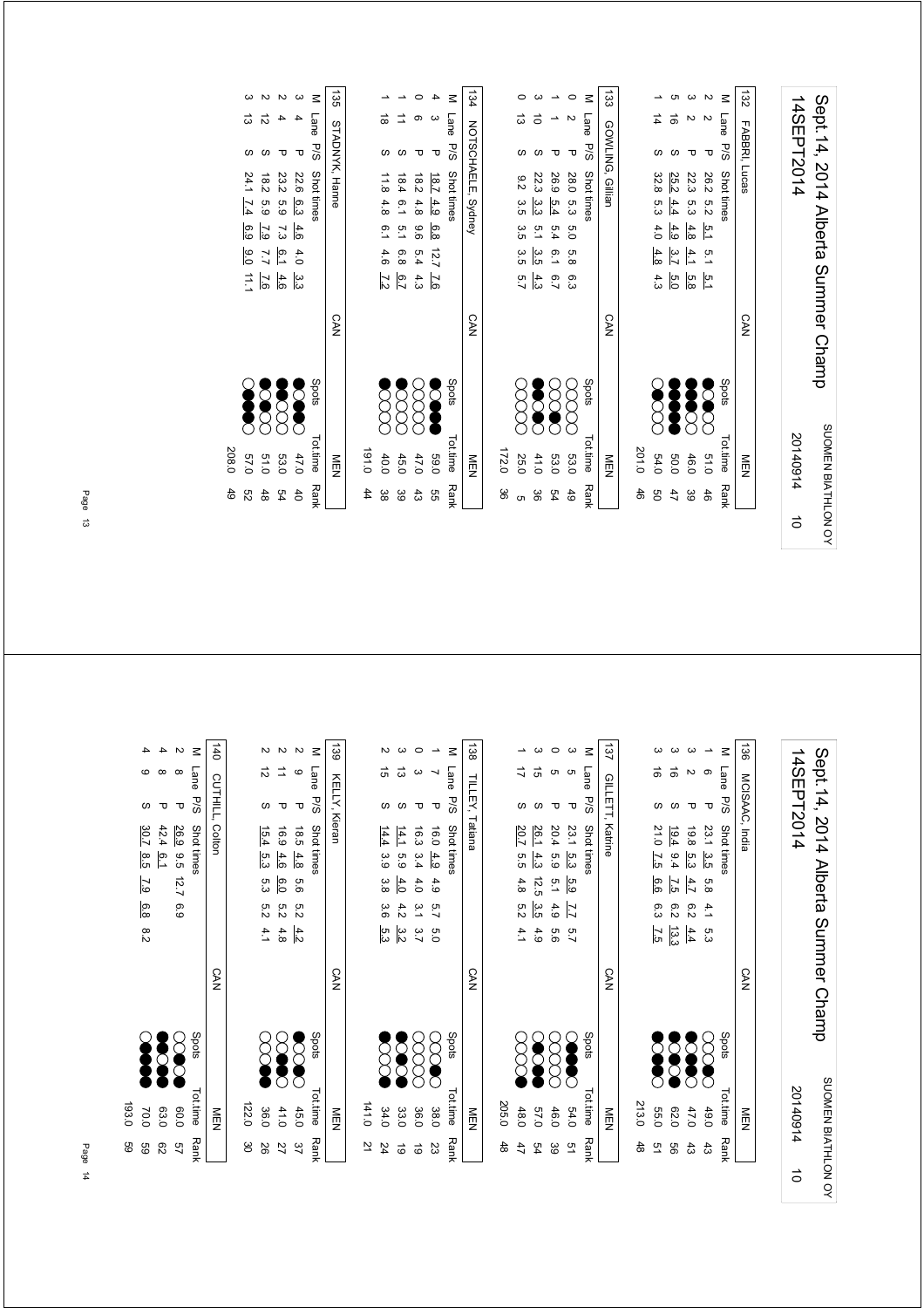| 14SEPT2014 | Sept.14, 2014 Alberta Summer Champ |
|------------|------------------------------------|
| 20140914   | SUOMEN BIATHLON OY                 |
|            |                                    |

|       |                                 | $\overrightarrow{=}$        |                                            | M Lane         |                       |
|-------|---------------------------------|-----------------------------|--------------------------------------------|----------------|-----------------------|
|       |                                 |                             | ᠊ᠣ                                         |                |                       |
|       | 16.3<br>8.98.2<br>ი<br>დ<br>8.8 | 11.5 5.7<br>$8.1$ 10.6<br>Ë | 20.7 6.3 9.4<br>$\overline{17}$<br>.<br>မြ | P/S Shot times | 143 CHAMPAGNE, Xavier |
|       |                                 |                             |                                            |                | <b>CAN</b>            |
|       | SOO                             | <b>SSS</b>                  |                                            | Spots          |                       |
| 159.0 | 0.15                            | <b>52.0</b>                 | 0.96                                       | Tot.time Rank  | ≧□                    |
| 9     | 48                              | 51                          | 54                                         |                |                       |

|                   |       |                      |                       |                       | $\leq$              |                    |
|-------------------|-------|----------------------|-----------------------|-----------------------|---------------------|--------------------|
| 145 STEPAN, Jakub |       |                      |                       | <b>ហ</b>              |                     |                    |
|                   |       |                      |                       | ᠊ᠣ                    |                     |                    |
|                   |       | 17.6 7.4 7.2 8.0 9.2 | 14.8 7.6 10.4 7.2 6.6 | 19.8 8.6 8.1 8.7 10.8 | Lane P/S Shot times | 144 HOLLAND, Lance |
| <b>CAN</b>        |       |                      |                       |                       |                     | <b>CAN</b>         |
|                   |       | Š                    | <b>SCO</b>            | S                     | Spots               |                    |
| NEN               | 163.0 | <b>52.0</b>          | <b>52.0</b>           | <b>0.00</b>           | Tottime Ran         | NEN<br>EN          |
|                   | g     | 91                   | 91                    | g<br>G                |                     |                    |

|       |                  |                   |                  | $\leq$              |                    |
|-------|------------------|-------------------|------------------|---------------------|--------------------|
|       |                  |                   |                  |                     |                    |
|       |                  |                   |                  | Lane P/S Shot times | 144 HOLLAND, Lance |
|       |                  |                   |                  |                     |                    |
|       |                  |                   |                  |                     |                    |
|       |                  |                   |                  |                     |                    |
|       | 17.6 7.4 7.2 8.0 | 14.8 7.6 10.4 7.2 | 19.8 8.6 8.1 8.7 |                     |                    |
|       |                  |                   |                  |                     |                    |
|       | $-9.2$           | 9.9               | 801              |                     |                    |
|       |                  |                   |                  |                     |                    |
|       |                  |                   |                  |                     | <b>CAN</b>         |
|       |                  |                   |                  |                     |                    |
|       |                  |                   |                  |                     |                    |
|       |                  | <b>3888</b>       |                  | <b>Spots</b>        |                    |
|       |                  |                   |                  |                     |                    |
|       |                  |                   |                  |                     |                    |
| 163.0 | 52.0             | 52.0              | <b>D.9.0</b>     | Tot.time Rank       |                    |
|       |                  |                   |                  |                     | ≧□                 |
| g     |                  | 51                | 9g               |                     |                    |
|       |                  |                   |                  |                     |                    |

|       |                         |                             |                       | $\leq$<br>Lane | 144<br>HOLLAND, Lance |
|-------|-------------------------|-----------------------------|-----------------------|----------------|-----------------------|
|       | 17.6 7.4<br>7.2 8.0 9.2 | 14.8 7.6<br>10.4<br>7.2 6.6 | 19.8 8.6 8.1 8.7 10.8 | P/S Shot times |                       |
|       | <b>Second</b>           |                             | <b>Second</b>         | Spots          | <b>CAN</b>            |
| 163.0 | 52.0                    | 029                         | <b>0.69</b>           | Tot.time Rank  | る                     |
| 82    | ں<br>د                  | 9                           | 9S                    |                |                       |

|       |        |                      |                                                  |                            | <b>THE INCLUSION FOUR</b>              |
|-------|--------|----------------------|--------------------------------------------------|----------------------------|----------------------------------------|
|       | ω      |                      | ᠊ᠣ                                               |                            |                                        |
|       |        |                      |                                                  |                            |                                        |
|       |        |                      |                                                  |                            |                                        |
|       |        |                      |                                                  |                            |                                        |
|       |        |                      |                                                  |                            |                                        |
|       |        |                      |                                                  |                            |                                        |
|       |        |                      |                                                  |                            | <b>SILIP</b>                           |
|       |        |                      |                                                  | Spots                      |                                        |
| 163.0 | 52.0   | 52.0                 | 0.69                                             |                            | <b>NICIAL</b>                          |
| g     | ں<br>د | 51                   | gg                                               |                            |                                        |
|       |        | 17.6 7.4 7.2 8.0 9.2 | 14.8 7.6 10.4 7.2 6.6<br>8<br>8<br><b>Second</b> | 19.8 8.6 8.1 8.7 10.8<br>S | M Lane P/S Shot times<br>Tot.time Rank |

| SSS | <b>Spots</b><br>Tot.time Ranl<br>64.0<br>0.06 |
|-----|-----------------------------------------------|
|     |                                               |

M Lane

P/S Shot times Shots Shots Tot.time Rank

**Second**  $\sum_{i=1}^{n}$ 

 2 3.6 3.2 4.6 35.0 5.1 4 5 P 13.0 4 5 P 12.7 5.6 3.8 4.7 3.7 P 12.7 5.0 1 1 4.2 2.8 4.9 30.0 4.1 3 5 S 12.9

 $0.76$ 

 $\overline{\phantom{0}}$ 

| 。<br>。                | c                      |                             |                     |             |                                     |
|-----------------------|------------------------|-----------------------------|---------------------|-------------|-------------------------------------|
|                       |                        |                             |                     |             |                                     |
| この のり テリ アリ けいこ       | P 23.4 7.7 7.8 7.7 9.0 | M Lane P/S Shottimes        | 147 MOHERS, Kerstin | 14SEPT2014  |                                     |
|                       |                        |                             |                     |             |                                     |
|                       |                        |                             |                     |             |                                     |
|                       |                        |                             |                     |             |                                     |
|                       |                        |                             |                     |             |                                     |
|                       |                        |                             | <b>CAN</b>          |             | Sept. 14, 2014 Alberta Summer Champ |
| $\sum_{n=1}^{\infty}$ | <b>SSSS</b>            | Spots<br>Spots<br>Induction |                     |             |                                     |
|                       |                        |                             |                     |             |                                     |
|                       | 68.0 63                |                             | NEN                 | 20140914 10 |                                     |
|                       |                        |                             |                     |             |                                     |
|                       |                        |                             |                     |             | SUOMEN BIATHLON OY                  |

| ,                                                                                                                                                                                                                            |                       | 148 SELTSAM, Millie |       |                       |                      | $\alpha$                           |
|------------------------------------------------------------------------------------------------------------------------------------------------------------------------------------------------------------------------------|-----------------------|---------------------|-------|-----------------------|----------------------|------------------------------------|
|                                                                                                                                                                                                                              | M Lane P/S Shot times |                     |       | 30.7 10.8 7.4 7.6 7.5 | 19.7 7.1 7.1 7.8 8.1 | e 20.00 / 1.1 / 20.00 − 2.00 − 2.1 |
|                                                                                                                                                                                                                              |                       | <b>CAN</b>          |       |                       |                      |                                    |
| Department of the control of the control of the control of the control of the control of the control of the control of the control of the control of the control of the control of the control of the control of the control | spots                 |                     |       | $\sum_{\blacksquare}$ | $\sum_{i=1}^{n}$     | ECCL                               |
|                                                                                                                                                                                                                              | Tot.time Rank         | NEN                 | 185.0 | 63.0                  | 54.0                 | ca non                             |
|                                                                                                                                                                                                                              |                       |                     | 9g    | 49                    | 9g                   |                                    |

|     |               |             | <b>CAN</b> |                      |                | 149 SHERRINGTON, Jenna |  |        |
|-----|---------------|-------------|------------|----------------------|----------------|------------------------|--|--------|
|     |               |             |            |                      |                |                        |  |        |
| ယ္က | 139.0         |             |            |                      |                |                        |  |        |
|     | 37.0          | 8<br>2      |            | 3.9 5.7 12.7 5.2 4.7 |                |                        |  |        |
| జ   | 42.0          | <b>SSSS</b> |            | 4.5                  | 4.5 5.2        | 19.9 5.2               |  |        |
| 9   | 0.09          | <b>OOO</b>  |            | եր<br>Մ              | $5.1$ 12.5 5.9 | $-0.0$                 |  |        |
|     | Tot.time Rank | Spots       |            |                      |                | Lane P/S Shot times    |  | $\leq$ |

|       |                      |                      |                       | M Lane P/S Shot tinnes | 149 SHERRING1ON, Jenna |
|-------|----------------------|----------------------|-----------------------|------------------------|------------------------|
|       | c.                   |                      |                       |                        |                        |
|       | 25.5 5.6 6.8 7.3 7.8 |                      | 20.3 7.5 16.4 7.4 6.8 |                        |                        |
|       |                      |                      |                       |                        |                        |
|       |                      |                      |                       |                        |                        |
|       |                      | 22.2 5.3 5.7 6.9 6.7 |                       |                        |                        |
|       |                      |                      |                       |                        |                        |
|       |                      |                      |                       |                        | CAN                    |
|       | coo                  | 8<br>8               | 8                     | Spots                  |                        |
| 175.0 | <b>0.95</b>          | 0.16                 | 069                   | Tot.time Rank          | JUNIORM                |
|       | œ                    |                      | Ġ                     |                        |                        |

| <b>JUNIORME</b> |            | <b>CAN</b> |                      |  | 151 LOVSTROM, Reid    |  |  |
|-----------------|------------|------------|----------------------|--|-----------------------|--|--|
|                 |            |            |                      |  |                       |  |  |
| 140.0           |            |            |                      |  |                       |  |  |
| 44.0            | <b>SOL</b> |            | 15.6 7.2 6.9 6.6 6.3 |  |                       |  |  |
| 45.0            | gg         |            | 16.1 5.6 7.0 5.1 5.2 |  |                       |  |  |
| 0.10            | $\%$       |            | 21.2 7.3 7.1 5.5 7.2 |  |                       |  |  |
| Tot time Rank   | spots      |            |                      |  | M Lane P/S Shot times |  |  |
| <b>JUNIORMI</b> |            | <b>CAN</b> |                      |  | 150 MALKINSON, Sam    |  |  |
|                 |            |            |                      |  |                       |  |  |

| č  |  |
|----|--|
| ſЛ |  |